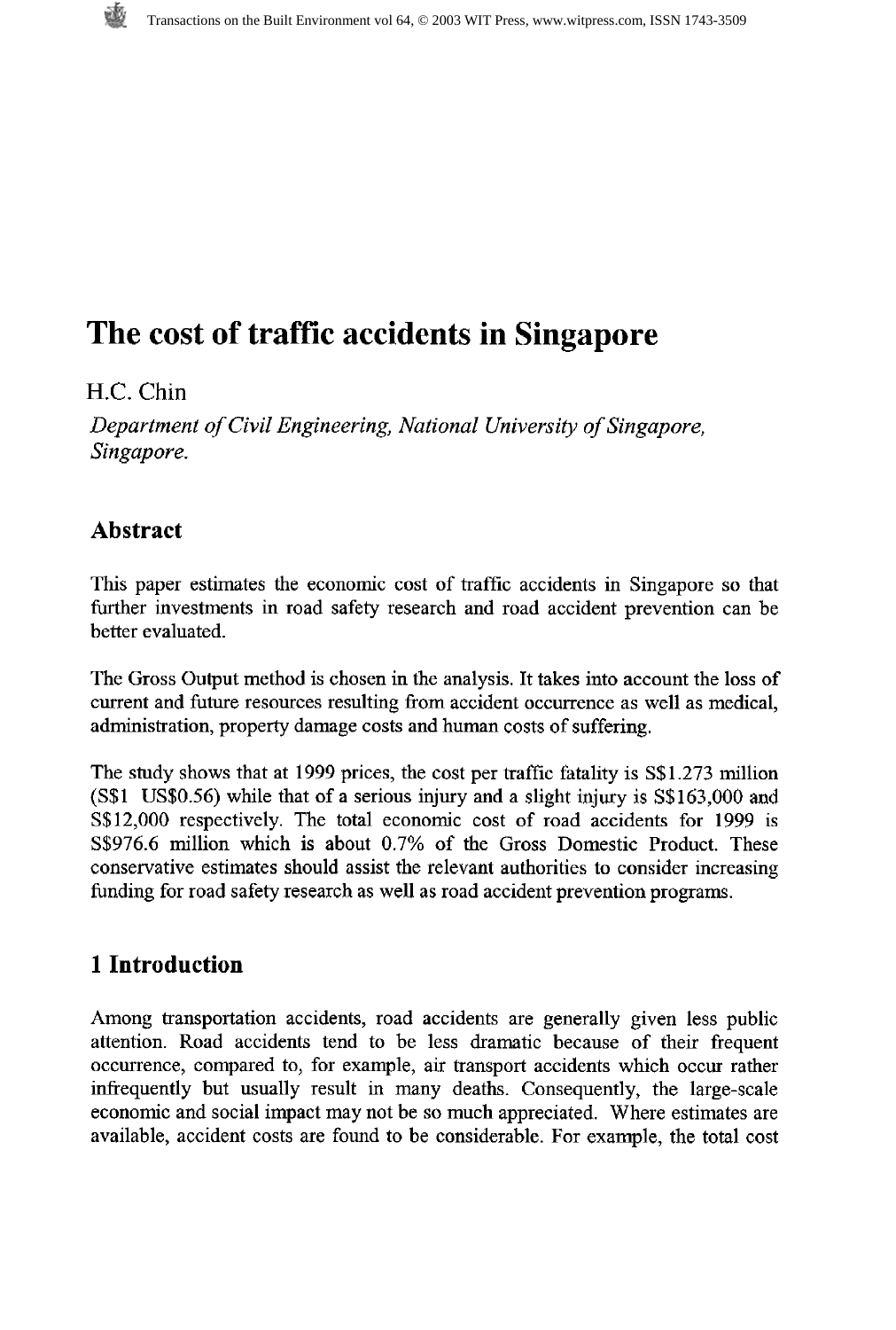per fatal road accident was estimated as 983,710 (at 1996 prices) in the United Kingdom [l] and US\$977,000 (at 2000 prices) in the United States [2].

On the other hand, information regarding the costs of road accidents is important if governments are to accord equitable priority in resource allocation for accident prevention programs. In many European countries, detailed cost evaluations of road accidents are made periodically [l, 3-51. The United States and Canada have also used various approaches to estimate road accident costs [2, 61 while Australia and New Zealand have established similar costing analyses to facilitate their decision-making process for investments in traffic safety countermeasures [7, 81.

**A** number of Asian countries, including Vietnam and Nepal, have also undertaken similar accident cost analyses [9-101. Interestingly, even though one of the most developed countries in Asia, Singapore has not made any formal analysis on road accident costs. The oft-cited reason is that there are insufficient data available to allow a proper assessment. Yet, ironically, it is the absence of such an assessment that the magnitude of economic costs of the road accidents is seldom appreciated so that resources have not been channelled to developing **a** better database for costing road accidents.

The objective of this paper is to provide some estimates of the overall cost of traffic accidents in Singapore.

# **2 Methodology**

The estimation of the cost of traffic accidents involves two important steps: identification of the cost components and placing a monetary value on each of these components. It is obvious that the direct costs include as medical and care expenses incurred by the injured, replacement and repair costs due to property damage and other expenses, e.g. transportation costs. However in economic assessments as well as in insurance claims, costs arising from loss of earnings by those affected as well as compensation for pain and suffering are often included. There are also indirect costs associated with maintaining emergency and other essential services. Furthermore, there may be other social costs, for example, related to congestion and delays arising from the accident occurrence.

### **2.1** Methods of cost estimation

Placing a value on each of the cost component may not be straightforward as it depends on not only the availability of data but also the manner in which the estimates are derived. There are several approaches to estimate the costs. Hills and Jones-Lee [l l] have discussed the following six methods for evaluating the cost of fatal accidents. These are: the "Gross Output" method, "Net Output" method, "Life Insurance" method, "Court Award" method, "Implicit Public Sector Valuation" method and the "Willingness to Pay" method.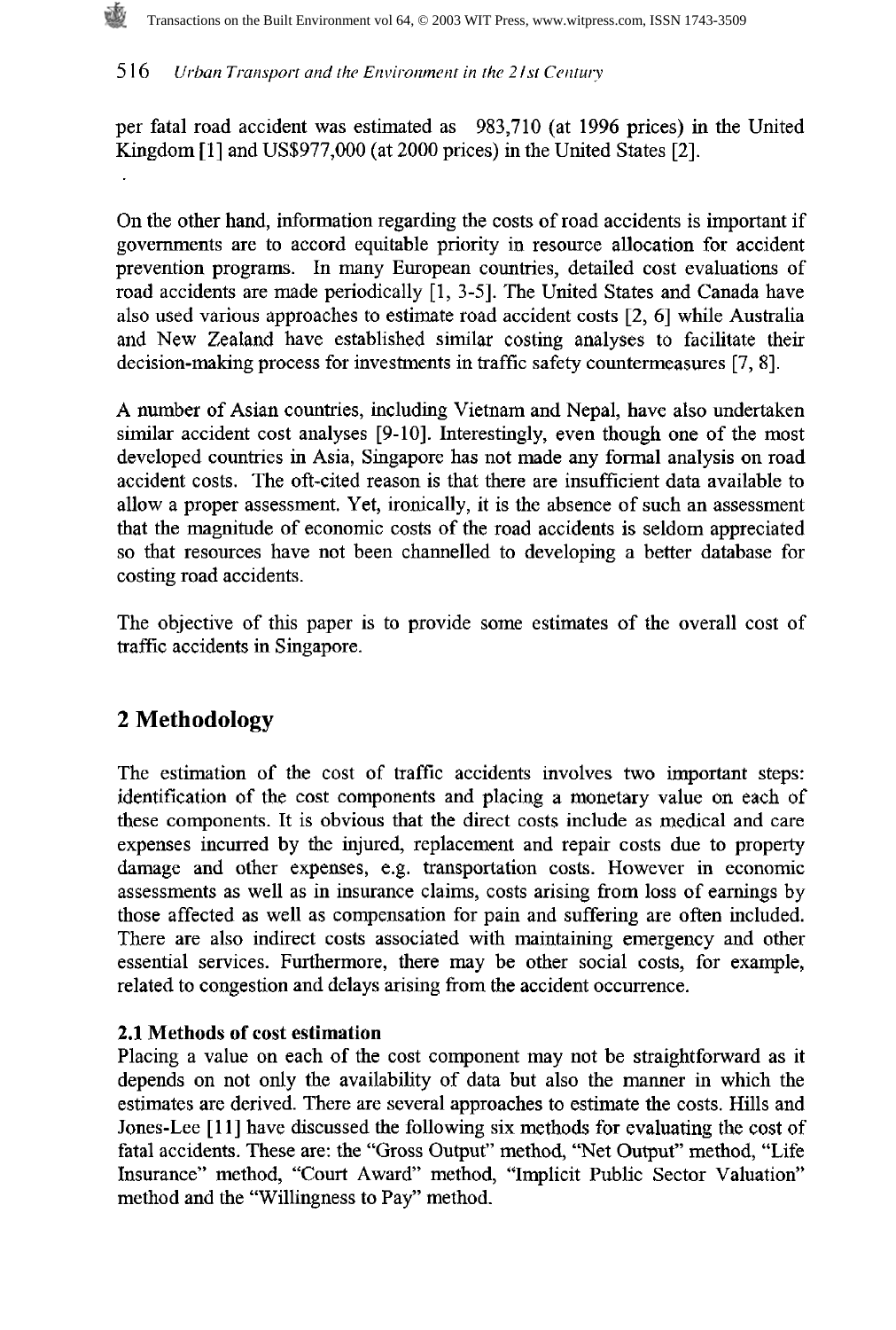

The "Gross Output" or "Human Capital" method is based on the assessment of economic consequences, usually supplemented by a notional sum to reflect pain, grief and suffering of the victims and their family members. In contrast, the "Net Output" method deducts the future consumption of individuals killed in the accidents, reflecting a more conservative economic cost to the society. The "Life Insurance" method measures the valuation of risk associated with the road usage and is determined by the premiums which the driver population is willing to pay. The "Court Award" method is based on the actual compensation settlements awarded, which may be influenced by the degree of negligence found. In the "Implicit Public Sector Valuation" method, a set of implicit values, are used to value human lives. The "Willingness-to-Pay" method estimates the amount of money people affected would pay to avoid an accident.

The various methods of costing are built on very different premises and thus result in vastly different cost figures. The choice of the method depends on the purpose of the costing exercise. In developing a suitable methodology to estimate road accident costs for the purpose of maximising national output as well as social benefits, Jacobs **[l21** have evaluated these methods and proposed that only the Gross Output and the Willingness-to-Pay methods are most appropriate. The Willingness-to-Pay method is considered the better approach for conventional costbenefit analyses and the most efficient way of allocating scarce financial resources. However, where relevant data to produce reliable Willingness-to-Pay estimates may be lacking, Jacobs [l21 has recommended the Gross Output method instead. In this initial attempt to estimate the cost of road accidents in Singapore, the more conservative Gross Output method is adopted.

### **2.2. Gross output method**

The basis of the Gross Output method is the concept of a statistical life, whose value is considered to be the output that an individual can produce over the period of their productive life [13]. Based on this argument, the cost of an accident will then be the loss of output or the output forgone by the economy as a result of the accident. In general, the productivity of any casualty is assumed to be equal to the average in the economy. The overall cost to the national economy is then the accumulated lost output obtained.

This approach views each person as a unique and valuable economic entity. Its main strength is that it provides an objective means of arriving at an estimate. Data values are generally measurable and the method is also useful in providing an estimate of the cost to society of a casualty over and above the private cost.

However, the methodology ignores the value of leisure and only considers work performed. As a result, it places no value on the emotional content of life. Hence the methodology generally produces estimates well below those obtained by other means [4]. It is possible to supplement the estimates with a component of subjective costs including pain, grief and suffering.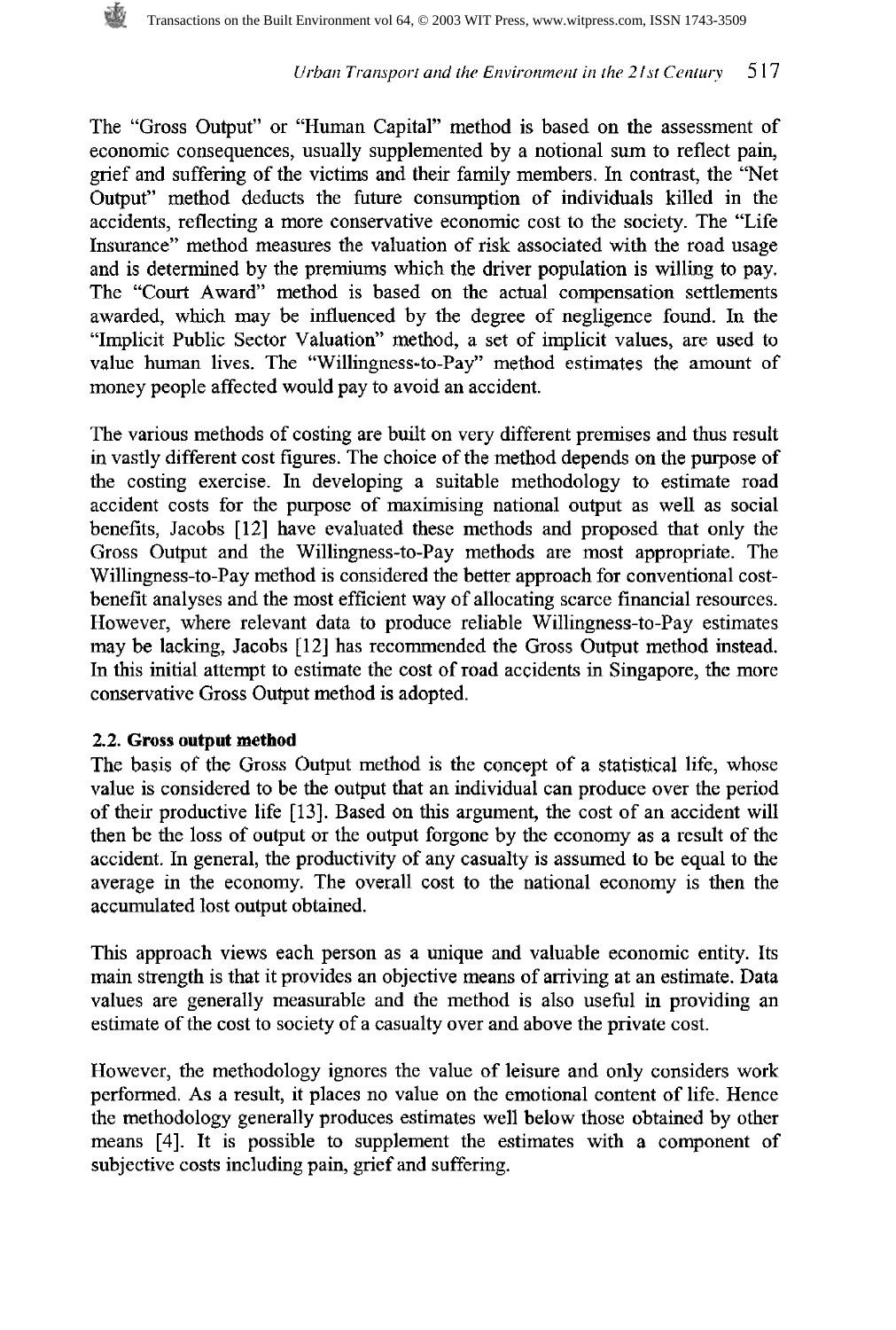### Transactions on the Built Environment vol 64, © 2003 WIT Press, www.witpress.com, ISSN 1743-3509

#### 518 Urban Transport and the Environment in the 21st Century

The conservative approach is recommended as it ensures an indisputable minimum value obtained for road accident costs in a country. The argument is that if the investment can be justified on such a minimum value, it will certainly be justified on any other value [14].

The cost components in the Gross Output method can be divided into two categories: those involving current resources which are consumed or diverted because of the accidents and those due to loss of future output. In the latter, the loss of output may be due to absence from work resulting from medical leave or reduction of potential productive output arising from long-term or permanent disabilities as well as death. The former includes costs associated with medical and rehabilitation treatment, damage to property, administrative, professional and emergency services.

For this study, the analysis was made for the year 1999, and all data and considerations are consistent for that year. As it is impossible to trace the cost incurred in every accident record, the cost assessment is done on an aggregated scale, typically according to the classification of accident severity. In Singapore, accidents are classified into four severity categories: fatal, serious injury, slight injury and property-damage only. A fatal casualty in a road accident is one in which the victim dies within 30 days of the accident. A seriously-injured casualty is one who has suffered injuries such as ffacture, concussion, internal lesions, crushing, severe cuts and laceration or severe general shock requiring medical treatment or hospitalisation such that the person is unable to perform his ordinary pursuits for at least 7 days. A slightly-injured casualty is one who is conveyed to hospital from the scene in an ambulance or otherwise, one who requires subsequent medical treatment entailing hospitalisation and medical leave of no less than **3** days. Accidents are assigned the severity group according to the most seriously affected casualty in the accident. All reported accidents not involving injuries are classified as property-damage only accidents.

To ascertain the correct cost values, the cost components are evaluated in two groups: casualty-related (in which case the unit cost is for each casualty), and accident-related (in which case the unit cost is for each accident). Costs due to lost output and medical expenses as well as pain, grief and suffering are associated with each casualty involved in the accident while property damage and administration costs are more likely to be accident-related.

# **3 Cost estimates**

### **3.1** Medical costs

Medical costs resulting from accidents cover a large number of items associated with the medical attention disbursed. First, victims may be given first aid and treatment and incur costs associated with the ambulance service. In the more serious cases, victims require immediate hospital treatment at the accident and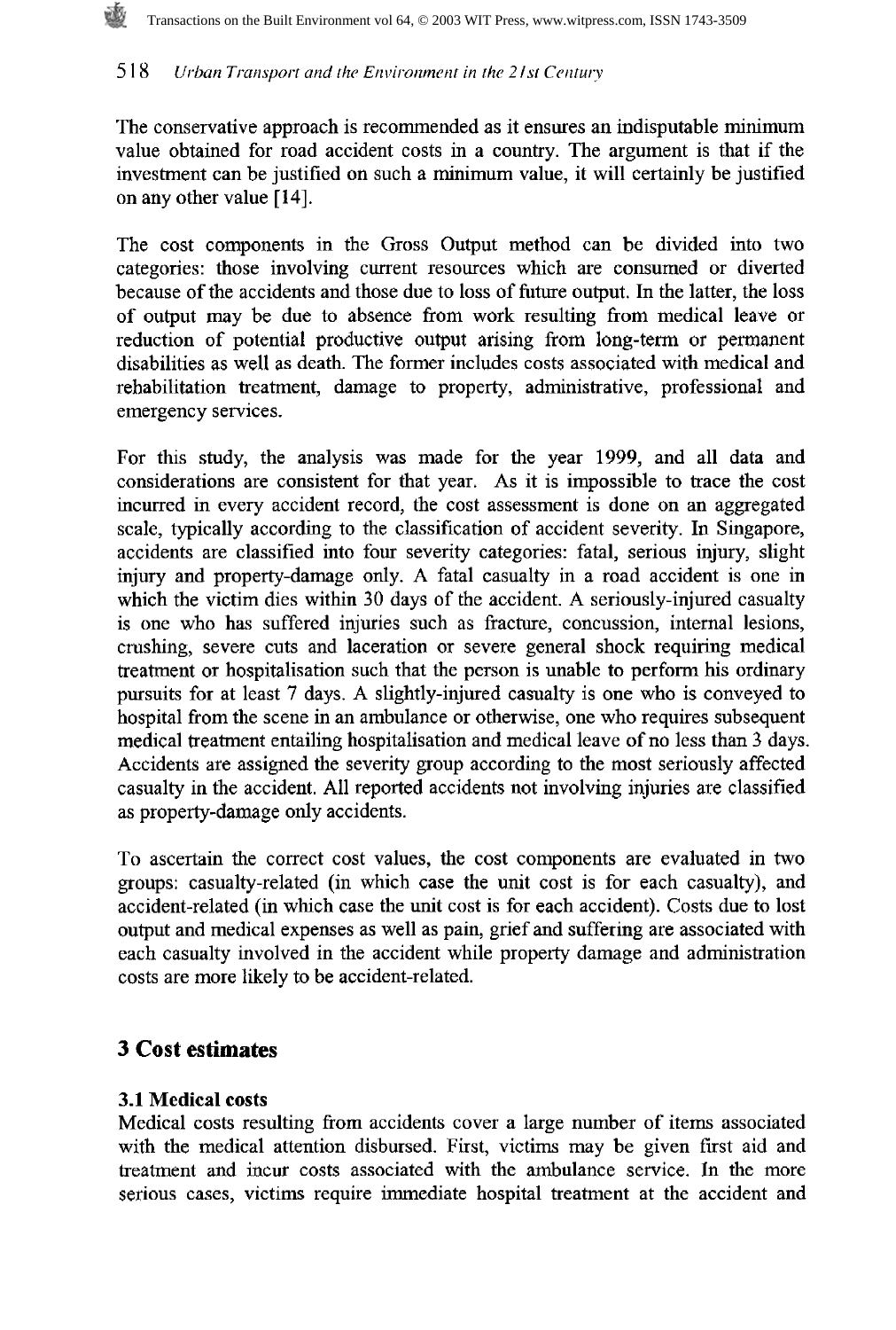emergency services and may involve further non-hospital and outpatient treatment. Where a victim is hospitalised, the costs will increase due to hospital occupancy charges and the need for in-patient medical care, surgeon and specialist services as well as nursing care and in many instances, follow-up care and further outpatient services. There may also be costs associated with the use of aids and appliances to facilitate patient movement and rehabilitation. When an accident victim dies instantly at the accident scene or shortly after the accident, the medical costs is usually lower. However, those that die after admission into hospital will incur costs associated with emergency and intensive services, including special room charges and medication.

Clearly medical costs vary widely depending on the nature and the severity of the injury which is translated into duration of hospitalisation and rehabilitation. There are also different classes of hospitals and wards offering services to accident victims. Some hospitals handle specific cases, for example, the KK Women's and Children's Hospital treats only child and woman victims. For the purpose of the analysis, the Singapore General Hospital, being the largest public hospital and handling all types accident treatment, was approached to provide information on the direct cost of medical services offered for road traffic accident (RTA) victims. As no official data on the cost of treating RTA patients are recorded, a survey of RTA patients was undertaken by the Singapore General Hospital staff for those seen in the month of March 2001. In this, various costs were itemised according to the 3 classes of victims treated.

For the fatal cases, the number of days in hospital before death and the associated costs for operation, medical check-up and specialist treatment such as X-rays, were noted. In the case of seriously-injured victims, information gathered include the itemised costs incurred at the Accident and Emergency Department, the number of days of hospitalisation, the number of medical check-ups and specialist treatment needed and all their estimated charges. Other information related to out-patient treatment llke the number of follow-up appointments within the year, duration of medical leave granted and earning rate of patients were obtained. For slightlyinjured victims, itemized costs at the Accident and Emergency Department, the duration of medical leave granted, the number of follow-up appointments and the associated charges were recorded.

Based on the consolidated computations, medical costs per fatality amounts to \$12,760 while that a seriously-injured and slightly-injured casualty is \$30,668 and \$4,656 respectively.

### **3.2. Lost output**

Lost output refers to the contribution that accident victims have forgone due to injury or death. In the case of an injured victim, the economic loss is measured in terms of the loss in productivity throughout the period of incapacity. This is estimated by tracing records on the duration that the victims are hospitalised or given medical leave of absence from work. On the other hand, for each deceased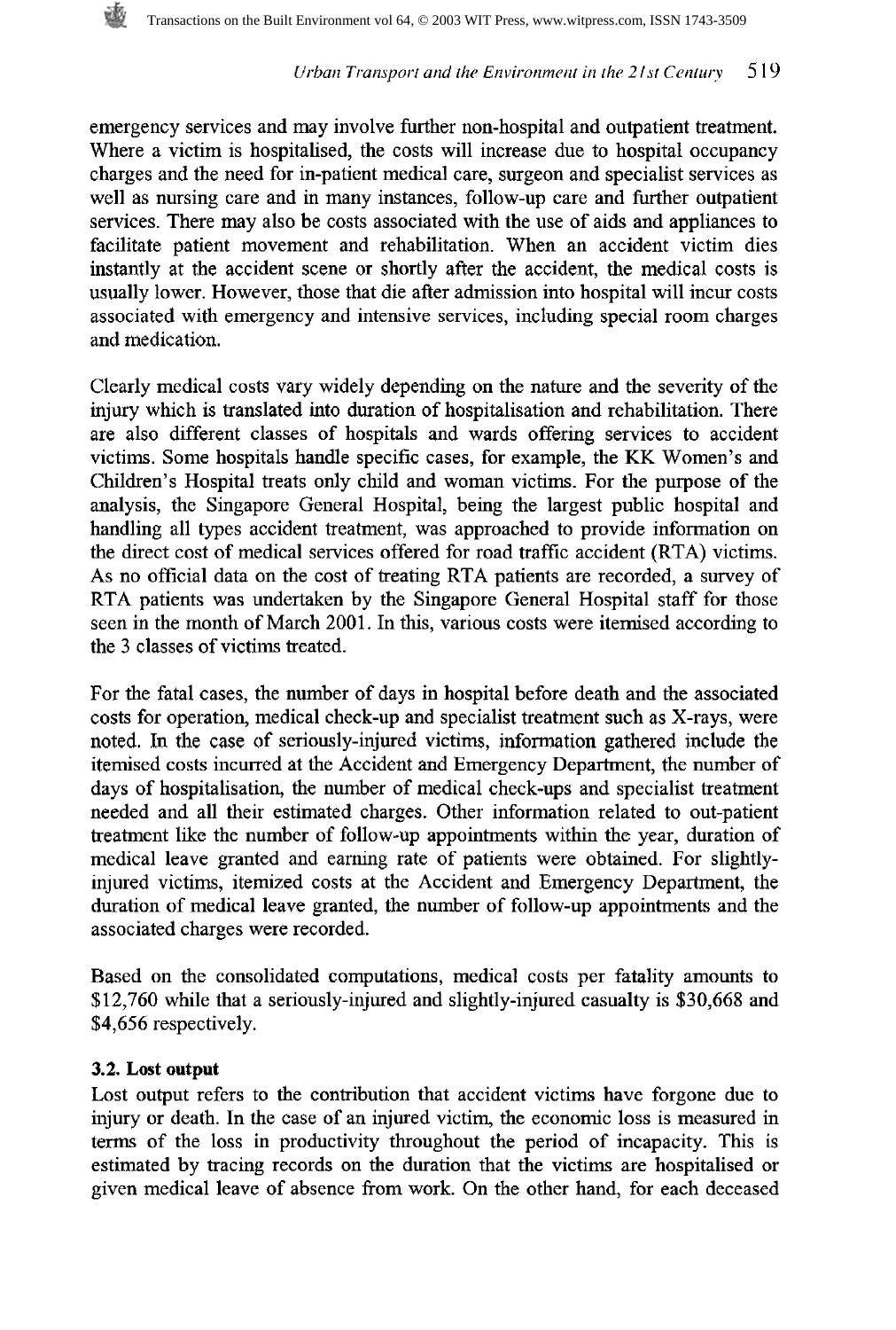person resulting from the accident, there will be the loss of future production of the individual to the economy. This is clearly dependent on the age of the individual at point of death. As the duration is measured in years, the loss of income in future years will have to be adjusted to the present value. **A** discount rate of 4% is assumed in the study. This does not take into account the age-dependent effect of productivity as such information is not available.

In computing the economic rate of productivity for death victims, no weight is given to the different types of individuals involved, except for the consideration of their age. An average value is assumed, i.e., all victims are assumed as average workers capable of an economic production measured by the per capita Gross Domestic Product (GDP). This simple formulation obviates the often-raised problem of associating the economic value of life and injury with attributes such as race, profession and economic status. However, it does not deal with the objection of reducing life and its quality to just an economic value; an issue if dealt with will make no economic evaluation possible. For injured victims, the lost output is computed based on the average wage rate of patients obtained from the survey sampled at the Singapore General Hospital.

From the age distribution of fatal accident victims in 1999 (see Table l), the average loss of productive years is computed based on a retirement age of **65.**  Projecting a GDP growth of 4.4% per annum and a discount rate of 4%, and a per capita GDP of \$35,969 in 1999, the lost output for an average fatal casualty was found to be \$1,063,450 at 1999 prices. Based on the lost output due to medical leave granted and the period of incapacity due to injuries sustained as well as the average wage rate sampled, the average lost output for a seriously-injured victim is \$47,578 while that of a slightly-injured victim is \$5,468.

| Age      | Distribution of Fatalities (%) |  |  |
|----------|--------------------------------|--|--|
| < 15     | 2.51                           |  |  |
| 15 to 20 | 7.54                           |  |  |
| 20 to 25 | 18.59                          |  |  |
| 25 to 30 | 11.56                          |  |  |
| 30 to 35 | 10.05                          |  |  |
| 35 to 40 | 8.54                           |  |  |
| 40 to 45 | 5.03                           |  |  |
| 45 to 50 | 6.03                           |  |  |
| 50 to 55 | 4.52                           |  |  |
| 55 to 60 | 2.51                           |  |  |
| >60      | 23.12                          |  |  |

Table 1: Age Distribution of Fatal Casualties

### **3.3. Pain, grief and suffering**

It has been shown [4] that victims and their family members suffer from psychological deteriorations following an accident. The computation of cost-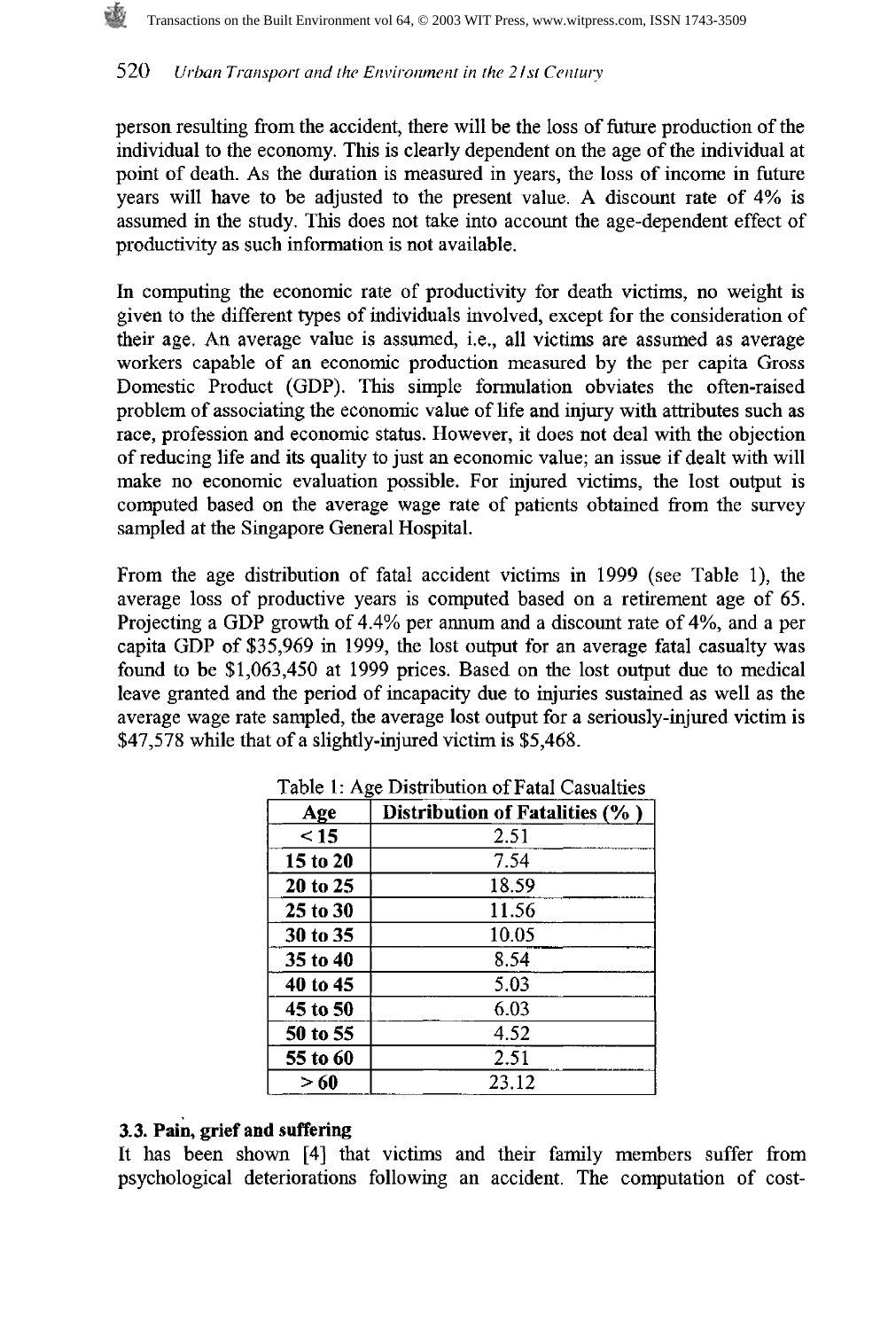benefit analysis in many countries usually include a social cost component and for the case of accidents, a notional value of pain, grief and suffering is often included to reflect the society's and individual's aversion to death.

The cost associated with pain, grief and suffering is, by virtue of its character, rather subjective. This includes the physical and mental suffering of the victims, their relatives and friends. Furthermore, trauma and damage to the quality of life can also be included. Research undertaken to estimate this cost has gone along the line of correlating this cost component to resource costs which can be objectively measured. Currently there is little work done in Singapore, if any, to establish a reliable estimate of pain, grief and suffering associated with road accidents. To circumvent this lack of information, the correlation estimates adopted in United Kingdom [12] are assumed. In this, the cost of pain and suffering for each fatality is assumed to equate to 38% of the resource cost associated with a death fiom traffic accident. In the case of a seriously-injury victim, the pain and suffering is equivalent to 100% of the corresponding resource cost of one with serious injury while for a slightly-injured casualty, this is assumed to be 10% of the associated resource cost.

Based on these computations, the costs attributed to pain, grief and suffering is \$358,124 for each fatality, \$87,069 for each seriously-injured victim and \$1,779 for each slightly-injured casualty.

### **3.4 Cost of property damage costs**

Almost all accidents result in some damage to the vehicles involved and in some cases, damage to public infrastructure such as lamp-posts, guard-rails, traffic signs and the road surface. The associated costs will include repairs and replacement of vehicle parts and infrastructure elements. Costs associated with property damage may also include car rental charges during the period the damaged vehicles are out of service.

The estimation of property damage can be ascertained through insurance records. There are however, practical difficulties in obtaining comprehensive figures. First, not all properties are insurable and hence may not be reflected in insurance claims. Moreover there are numerous unreported accidents for which no insurance claims were made. These claims usually involve small amounts. Furthermore, the amount of damage to property can vary considerably from one accident to another and this may not be correlated well with the degree of injury sustained in the accident. Hence it is difficult to assign different property damage costs for the different severity classes of accidents.

Using statistics from the General Insurance Association of Singapore, the total compensation for property damage from traffic accidents amounted to \$489.62 million. This translates to \$5,424 for each reported accident.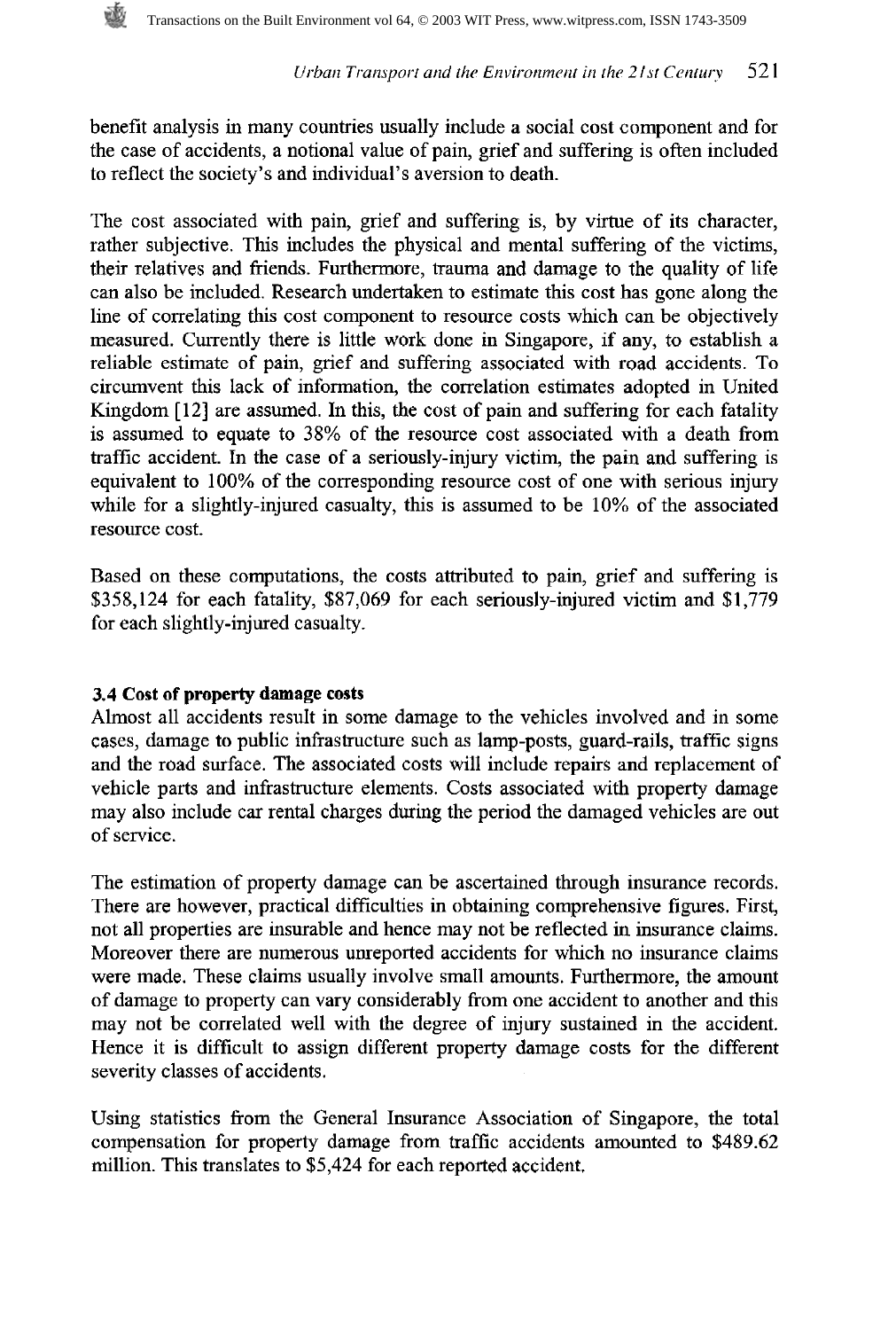# **3.5 Administrative and emergency services**

The occurrence of road accidents necessitates the services of the police to be present at the accident scene to attend to the victims and other road users as well as to input and maintain accident records and to carry out accident investigation. Accidents may also require emergency services from the ambulance and fire departments. Where claims are involved and disputes brought to the courts, insurance and legal services and other professional services may be engaged. These involve administration costs as it may be argued that if not for these accidents, the resources can be deployed elsewhere.

The administrative cost of the police is determined by eliminating the expenditure associated with specific departments which may be redundant if not for the occurrence of accidents. These departments include the camera unit, the accident investigation unit and the accident research unit. In estimating other costs, the proportion of time spent by police officers in attending to accident cases, both on site and at the stations and the average wage rate is needed. The administrative costs estimated by the Traffic Police amount to \$6.7 million in 1999. Based on estimates made by the Singapore Civil Defence Force, the costs of ambulance services for road accidents totalled \$0.898 million, giving an average of \$288 per ambulance run. The administrative costs incurred for insurance services were estimated using operating expenditures reported by the General Insurance Association of Singapore, the body which maintains records of accident claims. The total administrative costs for insurance amounted to \$48.8 million in 1999. There are however, no easy and reliable records of expenditure associated with the legal service in traffic accident cases. This component is therefore not computed in the overall administrative cost.

Based on the data obtained, administrative costs is \$22,044 for a fatal accident, \$3,425 for one involving serious injuries and \$2,278 for the case of slight injuries and \$445 for the case of no injuries.

### **3.6 Overall accident costs**

The individual cost components in each accident and casualty category are summarised in Table 2. If the crude estimates of pain, grief and suffering are included in the computation, the human costs total about \$1.273 million for a fatal casualty, \$165,000 for a seriously-injured casualty and nearly \$12,000 for a slightly-injured casualty. The other cost, on a per accident basis, is a little more than \$27,000 per fatal accident and nearly \$9,000 per accident involving serious injuries. For the case of an accident involving slight or no injuries, this will be almost \$8,000 and \$6,000 respectively. Taking into account the possibility of multiple casualties in an injury accident, the overall cost per accident occurrence (for all injury levels) is \$10,700. In total, the average cost per fatal accident is \$1.368 million, serious-injury accident, \$199,000, slight-injury accident, \$25,000 and property-damage accident, \$6,000.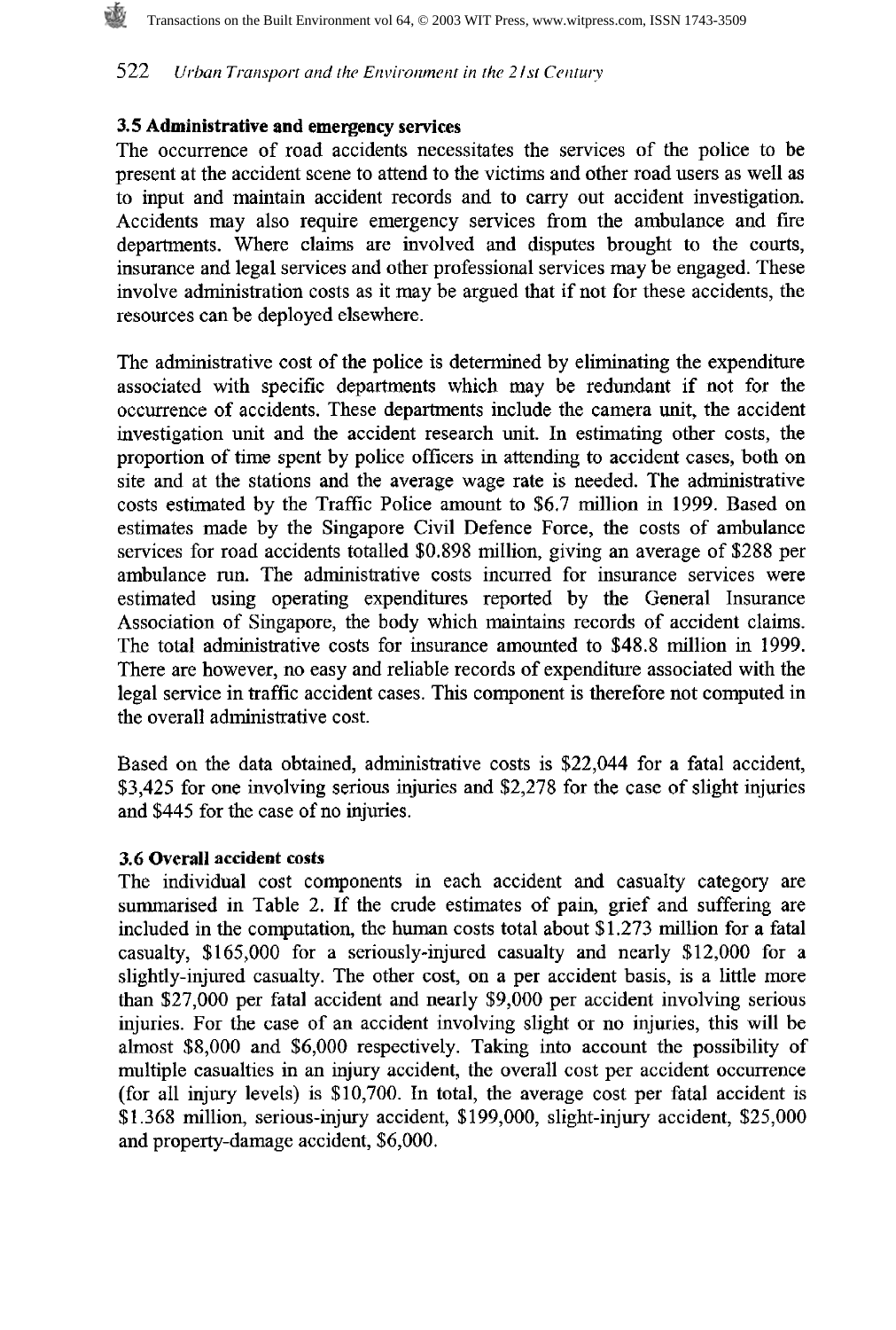523

|                            | Fatal     | <b>Serious</b> | Slight        | <b>Property</b> |
|----------------------------|-----------|----------------|---------------|-----------------|
|                            |           | Injury         | <b>Injury</b> | Damage only     |
| <b>Per Casualty</b>        |           |                |               |                 |
| Lost Output                | 902,362   | 47,578         | 5,468         |                 |
| Medical costs              | 12,760    | 30,668         | 4,656         |                 |
| Pain, Grief, Sufferings    | 358,124   | 87,069         | 1,779         |                 |
| Total                      | 1,273,246 | 165,315        | 11,903        |                 |
| Per Accident               |           |                |               |                 |
| <b>Administrative Cost</b> | 22,044    | 3,425          | 2,278         | 445             |
| <b>Property Damage</b>     | 5,424     | 5,424          | 5,424         | 5,424           |
| Total                      | 27,468    | 8,849          | 7,702         | 5,869           |

 $T<sub>ch1</sub>$  2: Summary of costs non cosmalty or per accident  $(\mathbb{C})$ 

In 1999, there were 189 cases of fatal accidents resulting in 199 fatalities. There were also 343 accidents involving serious injuries and 6,018 involving slight injuries. More than 83,000 cases of damage-only accidents were reported. As shown in Table 3, the total cost of traffic accidents occurring in 1999 is \$966.23 million, of which about half are attributable to damage only accidents and a little more 27% due to fatal accidents. Based on a 1999 GDP value of \$142.1 billion, the cost of accident is about 0.68% of the GDP. This may appear low in comparison to many international estimates [9], particularly with the more developed countries. However, considering that the approach using Gross Output method is conservative and that several cost components such as legal adrmnistrative costs have not been computed and that non-reported accidents are excluded, these estimates can be regarded as lower bound values.

| <b>Accident Type</b>        | <b>Overall costs (\$ million)</b> |
|-----------------------------|-----------------------------------|
| Fatal                       | 258.567                           |
| <b>Serious Injury</b>       | 68.334                            |
| <b>Slight Injury</b>        | 147.954                           |
| <b>Property Damage Only</b> | 491.376                           |
| <b>Total</b>                | 966.233                           |

Table **3:** Total cost of accidents

# **4 Conclusion**

In comparison to other countries in the region, Singapore has a relatively efficient and safe road network and has a good road safety record. The accident rates, especially in terms of fatal cases, are still unacceptably high by the standards of developed countries.

This paper has shown that the costs of accidents in Singapore are high, even when conservatively estimated. In 1999, the annual costs of accidents amounted to nearly \$1 billion representing nearly 0.7% of the GDP. Given this high cost, it is